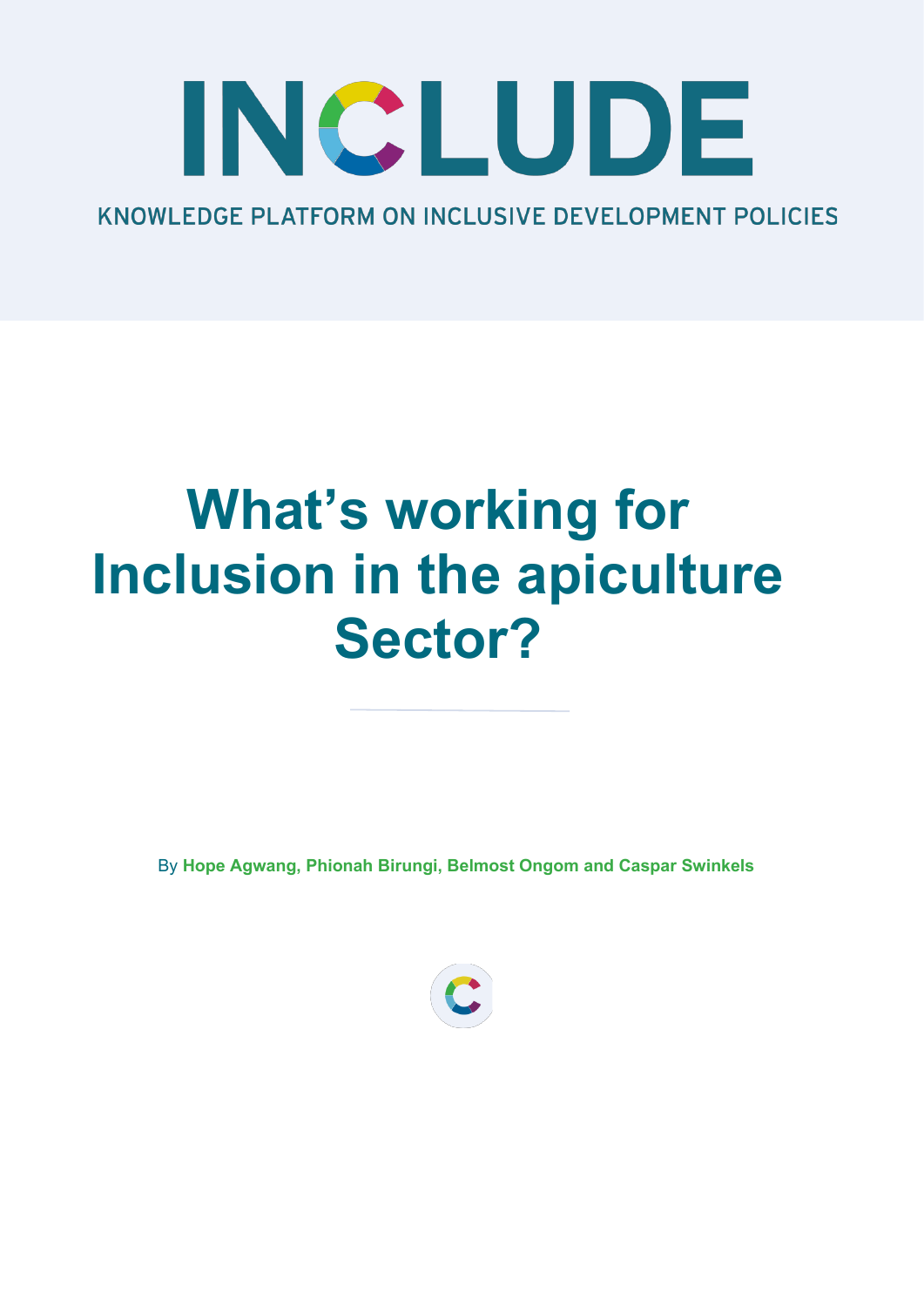### **INCLUDE**

### **What's working for inclusion in the apiculture sector?**

**This two-pager is a part of an INCLUDE case study with [TUNADO,](http://tunadobees.org/) [Woord en Daad,](https://www.woordendaad.nl/english/) and [TRIAS](https://www.trias.ngo/en/worldwide/uganda) in the apiculture sector in Uganda in November-December 2022. The apiculture value chain in Uganda can directly and indirectly offer decent work for people in rural and peri-urban and urban areas as beekeepers, processors, retailers, equipment-makers, and traders. The sector is facing systemic changes that will further promote decent living opportunities for youth and women. Read our blog and policy brief for more background [information on the apiculture sector in](https://includeplatform.net/news/flight-paths-of-the-beekeeping-sector-in-uganda/)  [Uganda](https://includeplatform.net/news/flight-paths-of-the-beekeeping-sector-in-uganda/) and its [opportunities for inclusion and decent work.](https://includeplatform.net/publications/beyond-bees-flight-paths-from-apiculture-in-uganda/) Promoting inclusive development and an inclusive value chain sounds fantastic, but how can an organisation in the (rural) development sector work for inclusion in a concrete way? This two-pager shows some of the aspects that are important for organisations working for inclusion, based on lessons from TUNADO's organisational focus on inclusion.** 

### **Inclusion and exclusion analysis**

A thorough analysis of factors that influence inclusion and exclusion is an important basis for inclusion in practice. This means analysing inclusion and exclusion in a broader sense than only one characteristic, such as gender, or poverty; various aspects and features of a person's life can combine to pose barriers or create opportunities for personal growth. This is captured in the concept of intersectionality<sup>i</sup>. Personal or contextual characteristics that influence access, communication, meaningful participation, or pose barriers otherwise are identified and analysed. Common challenges to beekeeping, such as access to land, equipment, finance, linkages to markets and training, support and knowledge are influenced and deepened by these intersecting factors.

The second step is to adapt to challenges and specific needs of different groups and pay attention to these intersecting characteristics of individuals or groups. Persons with disabilities face a range of barriers to economically viable livelihoods, from communication, to attitudes, barriers in the environment and accessibility. It was found that persons with physical disability and beekeepers in general face similar constraints to beekeeping, e.g., hive colonisation, access to equipment, assets, and land. TUNADO found that deaf persons faced extra challenges in access to information while persons with vision impairment require specific structural design features for their apiaries. The additional challenges persons with disabilities face means points to intersections of among others poverty, gender, and disability, and we must look at them in combination.

### **Inclusion policy and implementation**

On its own, the above analysis is not enough to promote inclusion  $-$  a follow-up is necessary with commitment to concrete steps. Policy and strategies are needed to bridge the inclusion analyses with concrete steps in policy implementation by government and TUNADO. This can be reflected in budget allocations to cater for specific needs of marginalised categories, as well as in organisational/governmental structure and staff composition. For example, there can be a specific attention for gender or disability inclusion in a budget, by setting a minimum proportion for gender / disability groups in project budgets and overall programme.

The function of inclusion officer in an organisation or government is one of the concrete ways to promote taking steps for inclusion, and to ensure the implementation of the policy frameworks and strategies are followed and the organisation's inclusion objectives are ultimately reached. This requires seniority in the organisation with a mandate to step in and ensure that ongoing projects adapt to the needs of the participants, as well as the internal human resources policies being upheld. In addition, a relevant personal and professional background helps to improve inclusion analyses that underpin the policies, as well as understanding the steps needed to implement the adaptations. The inclusion officer ensures that other staff, board and membership are made aware of and trained in aspects of inclusion.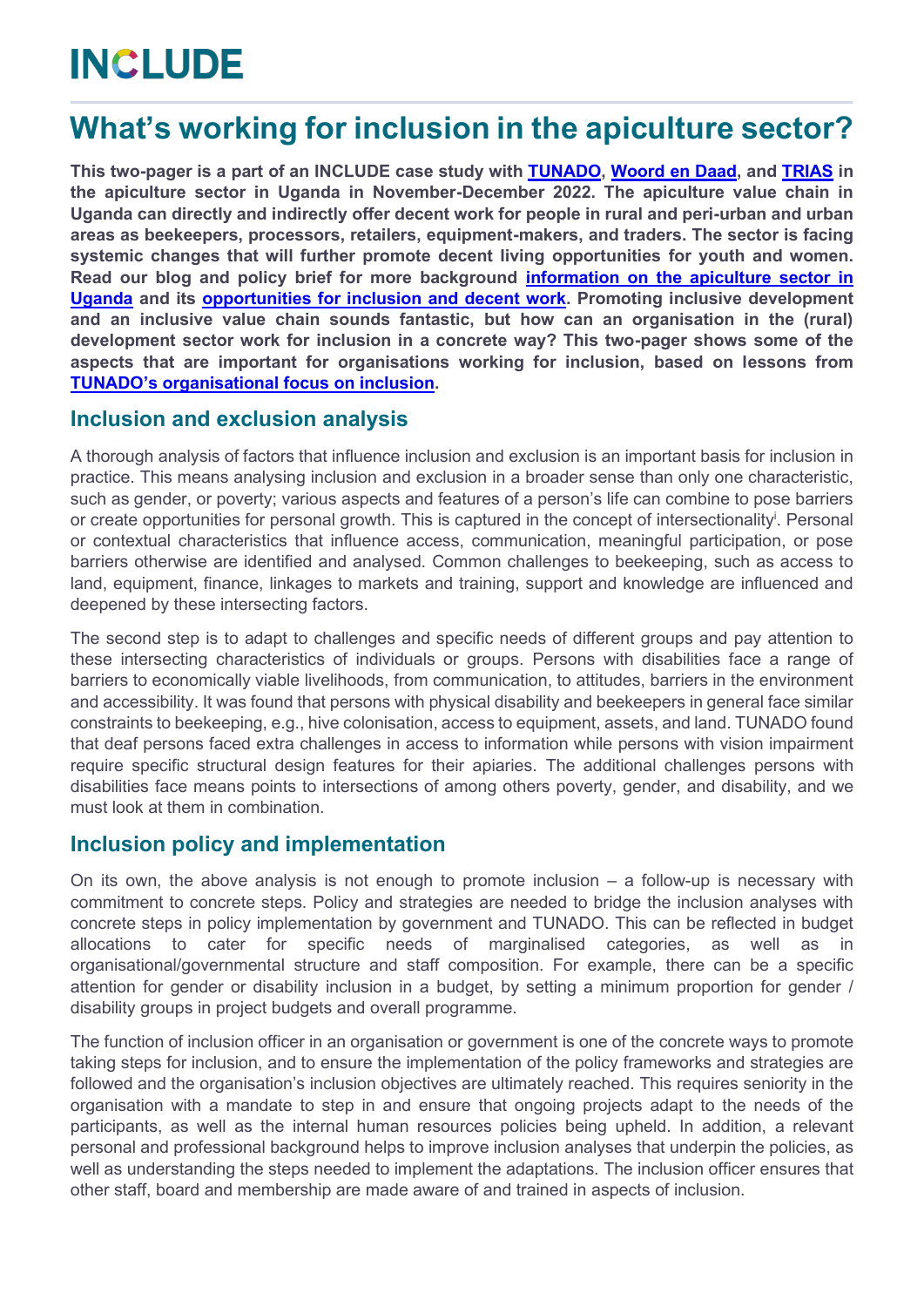### **INCLUDE**

### **Challenges and opportunities**

Working with inclusion as core value of an organisation sounds impressive, and in practice it can provoke some challenges, but it also gives room for opportunities of inclusive development:

#### **Challenges:**

- Preaching to the converts: how can an organisation that does not already have a focus on inclusion effectively put an inclusion officer in place?
- Dependence on external funding means that in case there is no particular attention to inclusion from the funders' perspective, it becomes hard to budget in.
- Some processes and projects cannot bear extra pressure on budgets existing project budgets are tight and cannot carry the institutional and programmatic adaptations needed for inclusiveness.
- There is a persistent perception of inclusion as taking up a lot of resources. While inclusion does not necessarily require extensive extra efforts, it may take extra time to learn how to include subgroups. This requires a positive outlook and flexibility in programme design and implementation and may lead to changes in programme approach.
- The concept of inclusive development has so far been vaguely handled by government and disguised as affirmative action which is captured more on paper and less in action.

#### **Opportunities:**

- Learning about specific needs associated with vulnerable groups' access to beekeeping means to be able to allow more beekeepers to flourish. This is also true for other sectors.
- Extra attention to inclusion helps understanding intersections of vulnerability, such as disabilities on top of poverty and gender dynamics.
- An inclusion officer can keep a finger on the pulse in the implementation processes of inclusion policy - ensuring that concrete steps are made.

#### **Recommendations:**

- Inclusion is not a generic activity; it depends on the objectives of an organisation and contextual factors. This means that decentralised focus on inclusion is important – an inclusion officer is one example of a decentralised approach that can be included in longer-term cooperative project budgets.
- Inclusion is about access, meaningful participation, safety, and opportunities. However, it needs concrete budgetary and organisational tools to operationalise it. E.g., quota to include specific groups that are marginalised, concrete budget for gender inclusion, or other specific attentions.
- The analyses that underpin inclusion must focus on multiple dimensions and identify specific challenges for intersecting characteristics. E.g., recognising the specific barriers to participation of young women with visual impairment in rural locations towards beekeeping – these women need extra support with land access, household negotiations, apiary set up, translation of training materials into audio formats and access to communication and training. With these extra attentions, young women with visual impairment can meaningfully participate in the apiculture value chain.
- An inclusion officer with relevant background, organisational embeddedness and seniority can pay extra attention to the context-specificity of inclusion in the process of development.
- Inclusion as a core value in an organisation translates into diversity in leadership boards, management positions, model workers to inspire other stakeholders, as well as receptive leadership that can make tough decisions in favour of inclusion practices.
- Besides the inclusion officer, all staff are trained to take inclusion issues into account in their work, e.g., to adjust training packages to ensure they fit into the lives of persons with disability, youth and women and enhance their participation as well as providing reasonable accommodations to ensure marginalised groups benefit on an equal basis with others.